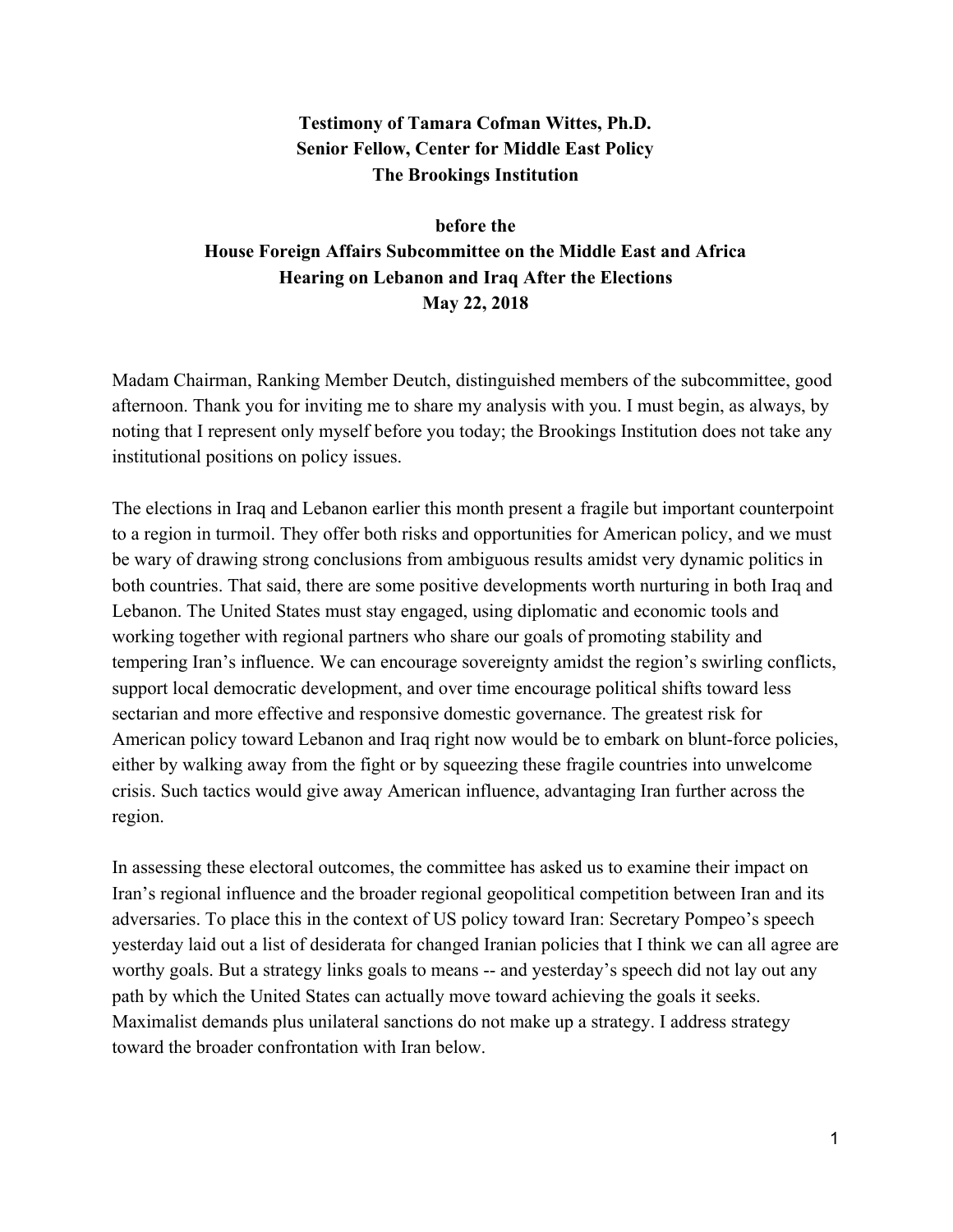## Elections Are A Notable Counterpoint to Regional Trends

For Lebanon and Iraq, holding relatively peaceful elections in the face of stressful circumstances is itself a small triumph. After the people-power uprisings of the Arab Spring were hijacked by violence in Syria, Libya, Bahrain, and Yemen; after Egypt's popular overthrow of the Mubarak regime was hijacked first by an elected president who betrayed democratic principles, then by a military coup and a renewed dictatorship; after resurgent monarchs and extremist militias have dominated and driven the region's trajectory for more than half a decade—after all this, a relatively peaceful and relatively open election is truly an event worth celebrating. And we have now seen three, because Tunisia held municipal elections during the same two-week period as Lebanon and Iraq's parliamentary balloting.

Amidst all the violence and zero-sum arguments, these three electoral exercises offer the Arab world a fragile but important counterpoint. Extremists claim that only violence can bring change; these elections promise another path. And seeing Lebanon and Iraq pull off free elections under such trying circumstances, it's harder for strongmen in other Arab states to argue that they can't afford the risk to stability of allowing their own peoples a choice in who governs them. I don't want to overstate this impact, but I do think it's important to recognize the fundamental power of citizens making a democratic choice, even in challenging and constrained circumstances.

### Growing Nationalism and Demands for Effective Governance

We also need to examine these elections in the light of local political dynamics. Ultimately, like other democratic elections, these reflect the views and priorities of voters, and we must not dismiss those sentiments if we are to understand the opportunities and risks these outcomes present for US interests.

In both Iraq and Lebanon, elections yielded low turnout.<sup>1</sup> Both those who voted and those who stayed home expressed impatience with established political movements who are more interested in dividing the spoils of government than in actually governing. In both of these divided societies, sectarian politicians have kept the peace in part by taking a "no-losers" approach to forming governments, whereby nearly every faction gets a place at the public trough that it can use to provide patronage to its followers. But this approach is facing some limits, as citizens feel increasingly secure from civil conflict and impatient with patronage politics, and increasingly prioritize basic government effectiveness over loyalty to their sectarian or tribal group. In both

<sup>&</sup>lt;sup>1</sup> Lebanese turnout was about 49%, as compared to 53% in 2009. Iraq's turnout was about 44% as compared to 60% in 2014.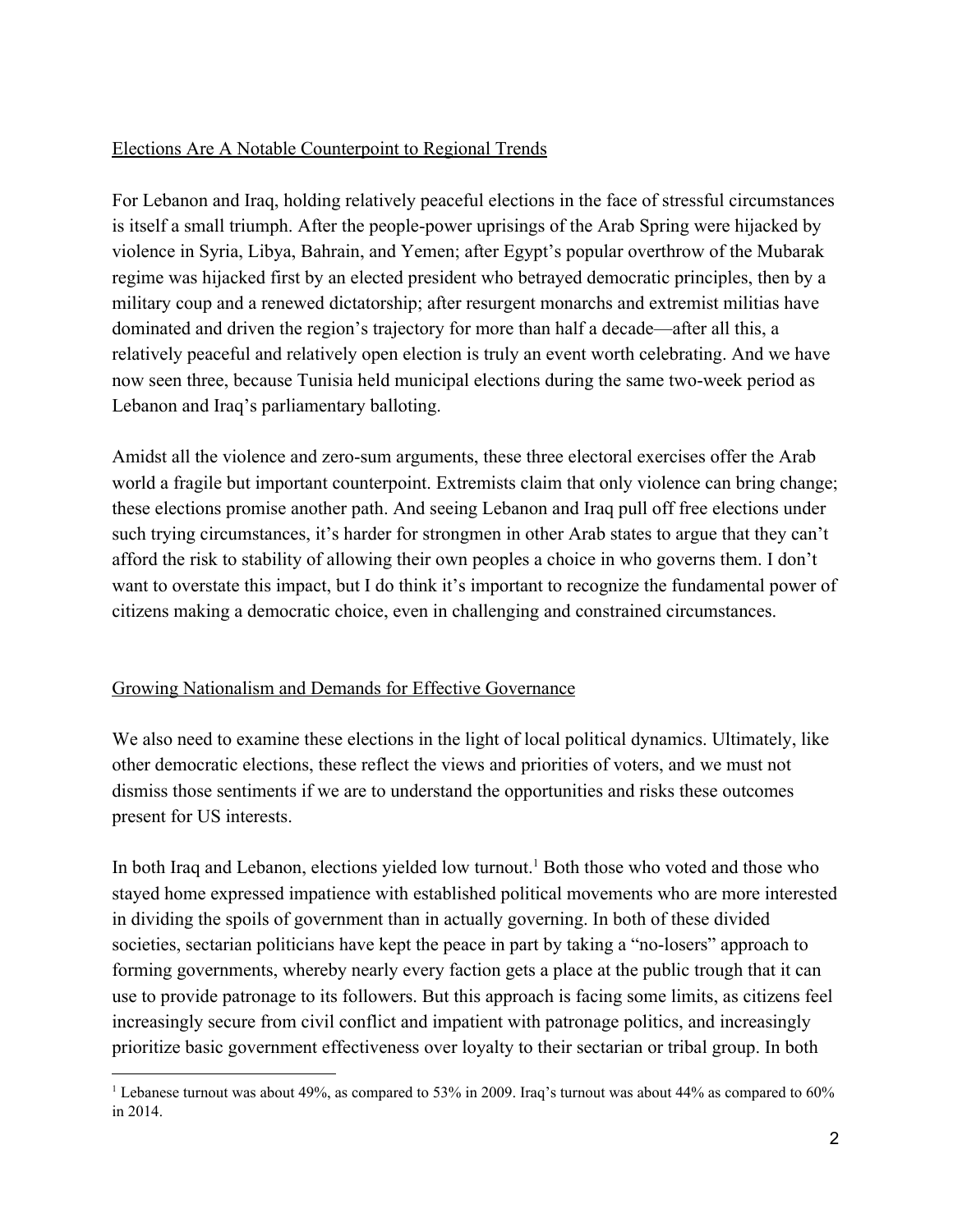Iraq and Lebanon, a sense of nationalism opposed to outside interference is also growing, and producing opportunities to weaken the hold of movements rooted in patronage and sectarian identity. Lebanese and Iraqi citizens trust their army and security forces more than they do other public institutions.

In both places, these trends offer the possibility that newer, more independent political forces may emerge -- but they also present the risk that, if they don't see progress, citizens could simply give up on electoral politics and on the government itself as a source of solutions to their day-to-day problems. The alternative to competitive electoral politics in Iraq and Lebanon is not likely to be mere apathy -- it's likely to be more violence. As the United States continues to confront instability across the region, it has a stake in supporting healthy political competition and coalition building, in supporting more effective and responsive governance that addresses the concerns of citizens, and in nurturing new political alternatives not defined by sectarian or militia affiliations.

### *Lebanon*

Lebanon's elections come nine years after the last parliamentary balloting, and five years after they were first scheduled. Between the last elections in 2009 and 2016, Lebanon suffered through a period marked by bombings and armed clashes between political factions allied with and opposed to Syria's Bashar al-Assad, and by political crisis and stalemate that left the country without a president for more than two years. The Syrian war next door, which sent over one million refugees into Lebanon, also led both regional powers and local extremists contending in Syria to try and export their fight to Lebanon. The crisis ended in October 2016 with a compromise between Hezbollah and Saad Hariri's Future Movement by which Hezbollah ally Michel Aoun became president and Hariri returned as prime minister.

The relative stability of Lebanon in the time since that deal was consummated led citizens to demand more effective governance, as evidenced in massive public protests over garbage disposal and the emergence of new citizen movements and independent politicians campaigning against corruption. It also brought modest gains for women's rights and visibility for Lebanon's LGBT community, which faced [an unfortunate setback this week as authorities closed down](https://www.hrw.org/news/2018/05/18/lebanon-police-shutter-pride-events) [planned Pride Festival events.](https://www.hrw.org/news/2018/05/18/lebanon-police-shutter-pride-events)

As this bottom-up pressure mounted, all the traditional political movements had an interest in elections to renew and legitimate their leadership. They wrote a new electoral law that was like an elephant designed by committee: a hybrid of proportional representation, preferential voting, districts of varying size, and Lebanon's unique confessional allocation of parliamentary seats. The new law was designed to enshrine the power of established parties, and it largely worked as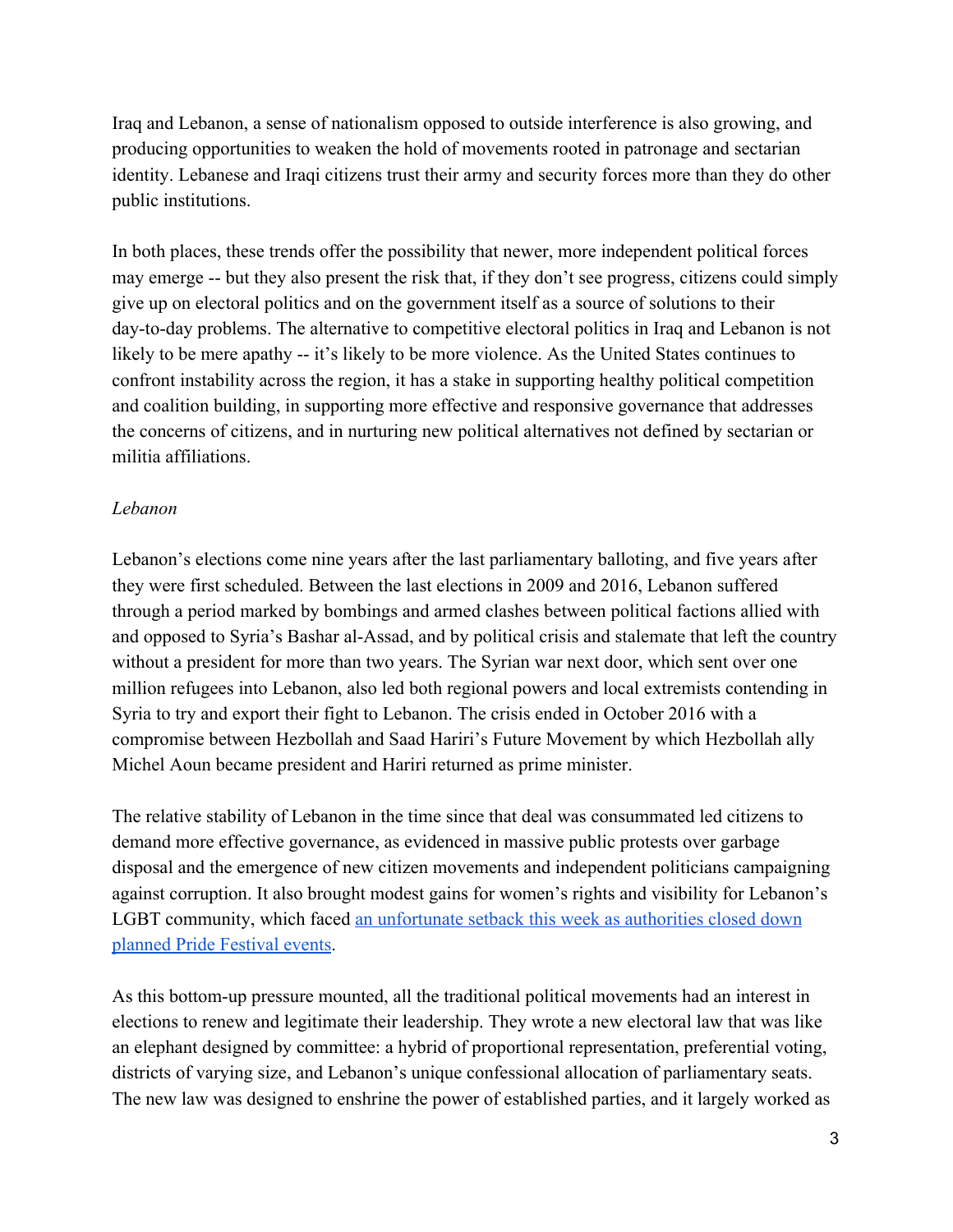planned. Thus, the post-election configuration of Lebanese politics, at least with respect to Hezbollah/Iran vs. Hariri/Saudi, is not really meaningfully different from the pre-election configuration.

The events that led to these elections, though, makes clear that the balloting was not a mere procedural exercise. Regardless of their political preferences, [voters were highly focused on](https://www.ndi.org/sites/default/files/NDI%20Poll_January%202018%20EN%20%28Public%29_0.pdf) [corruption, jobs, and health care](https://www.ndi.org/sites/default/files/NDI%20Poll_January%202018%20EN%20%28Public%29_0.pdf). Even traditional parties had to address these practical concerns over government effectiveness and make new appeals to attract the nearly 800,000 new voters who have come of age since Lebanon's last parliamentary balloting nine years ago. And all of the parties, including Hezbollah, faced trouble getting their loyal voters to the polls. In Baalbek and in the southern Bint Jbeil district, the movement was publicly [challenged by independent](https://www.theatlantic.com/international/archive/2018/05/lebanon-election-hezbollah-sunni-shia/559772/) [candidate lists](https://www.theatlantic.com/international/archive/2018/05/lebanon-election-hezbollah-sunni-shia/559772/) -- and in Bint Jbeil, independent candidate Ali al-Amine proved troublesome enough that Hezbollah sent thugs to **beat him badly** just two weeks before Election Day.

Indeed, across the country, the escalating demands of Lebanon's citizens for effective government services and the rise of a newly energized civil society led to the emergence of an unprecedented number of independent candidates, who eschewed affiliation with patronage-based, confessional movements and in some places [challenged them directly](http://www.france24.com/en/20180424-lebanon-elections-hezbollah-candidate-shiite-attack). Although more than 70 independent candidates made it onto ballots, the barriers posed by the electoral system and the high cost of campaigning meant that only one—a prominent female journalist from Beirut—won a seat in the parliament.

New movements in any democracy take time to see electoral gains—the more so in a system as clientelistic and fractured as Lebanon's. While the United States has for years hoped to see alternative Shia movements to Hezbollah and Amal emerge in Lebanon, such efforts remain marginal and face relentless intimidation and harassment from Hezbollah. Still and all, the emergence of trans-confessional, independent politicians and the continued pressure for improved governance mean that there is hope for change in Lebanon. Developments over the nine years since the last parliamentary elections strongly suggest that change in Lebanese politics won't come from above but rather from the grassroots.

#### *Iraq*

Iraq's election coming so soon after the territorial defeat of ISIS produced some modest shifts in political outcomes. Leading up to the elections, polling showed that Iraqis perceived their society was more unified, and that sectarian divisions were improving. Economic conditions and corruption were [top priorities for voters i](https://csis-prod.s3.amazonaws.com/s3fs-public/event/180402_Iraq_Elections_Slides.pdf?sgMa31im1lr6BxoCGJVli.bR2oLXEoFO)n choosing candidates. The voter turnout, though, was dramatically lower than previous elections -- which may reflect voter frustration with politics,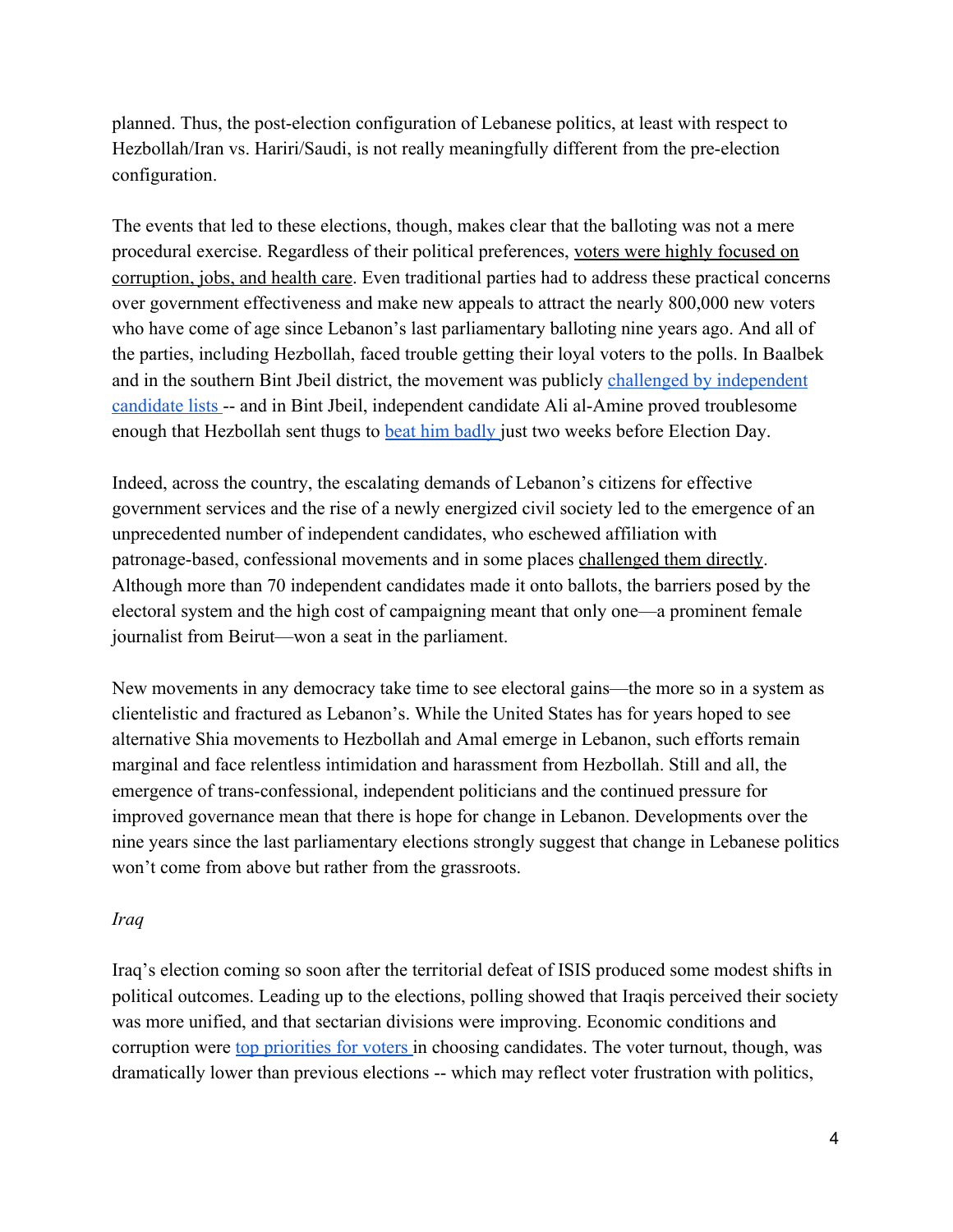but could also reflect the high numbers of internally-displaced people across Iraq and a degree of confusion over new voting procedures.

The election campaign and results showed some impact of these pragmatic priorities amongst voters. The military success and the desire for effective government support in Mosul, the area hardest-hit by ISIS's brutal occupation, led Iraqi Sunnis there to prefer Prime Minister Haider al-Abadi's alliance over traditional Sunni parties. But the biggest shift was the re-invention of Shia cleric Moqtada al-Sadr's political identity, from a militant advocate of poor Shias' interests to the leader of a coalition focused on anti-corruption that included Christian and communist candidates. This broadening of Sadr's political appeal, plus what was reportedly an impressive ground game getting his loyal Shia supporters to the polls, led his coalition to the top with 54 seats.

[Pre-election polling](https://csis-prod.s3.amazonaws.com/s3fs-public/event/180402_Iraq_Elections_Slides.pdf?sgMa31im1lr6BxoCGJVli.bR2oLXEoFO) also suggested that the appeal of Islamist parties was declining in Shia areas, suggesting the possibility for politicians to find more success in coming years through cross-cutting coalitions that reflect pragmatic policies to meet citizen needs. That may not happen this year, as I discuss below. As in Lebanon, it may take time for politicians feel sufficient incentive to shift toward more responsive platforms. But Iraq has managed to hold elections on schedule and has undergone three peaceful transfers of power between governments; with sustained security and continued electoral exercises, Iraq's politics could begin to shift decisively away from the sectarian-patronage model.

### The Effect on Iranian Influence

In neither country, in my estimation, did the electoral outcome significantly shift the balance of power between Iran's allies and its adversaries. The battle to contain and push back Iranian influence is not lost, but neither is it near over. There are few short-term gains to be found in either Iraq or Lebanon, but walking off the playing field would itself be a victory for Iran and its proxies.

*In Iraq,* the process of government formation will be more important to determining Iran's role than the election itself was. Parties must compete to assemble any 165 members of the 329-seat parliament to nominate a candidate for prime minister and assemble a government. Early indications are that Moqtada al-Sadr is seeking a coalition with current prime minister Haider al-Abadi's Victory Alliance as the nucleus for a governing bloc that would leave strongly pro-Iranian movements outside the government. But government formation in Iraq is a tricky process, and subject to many twists and turns; moreover, as in Lebanon, party alliances can be fleeting and subject to change. There is an important role for outsiders in shaping the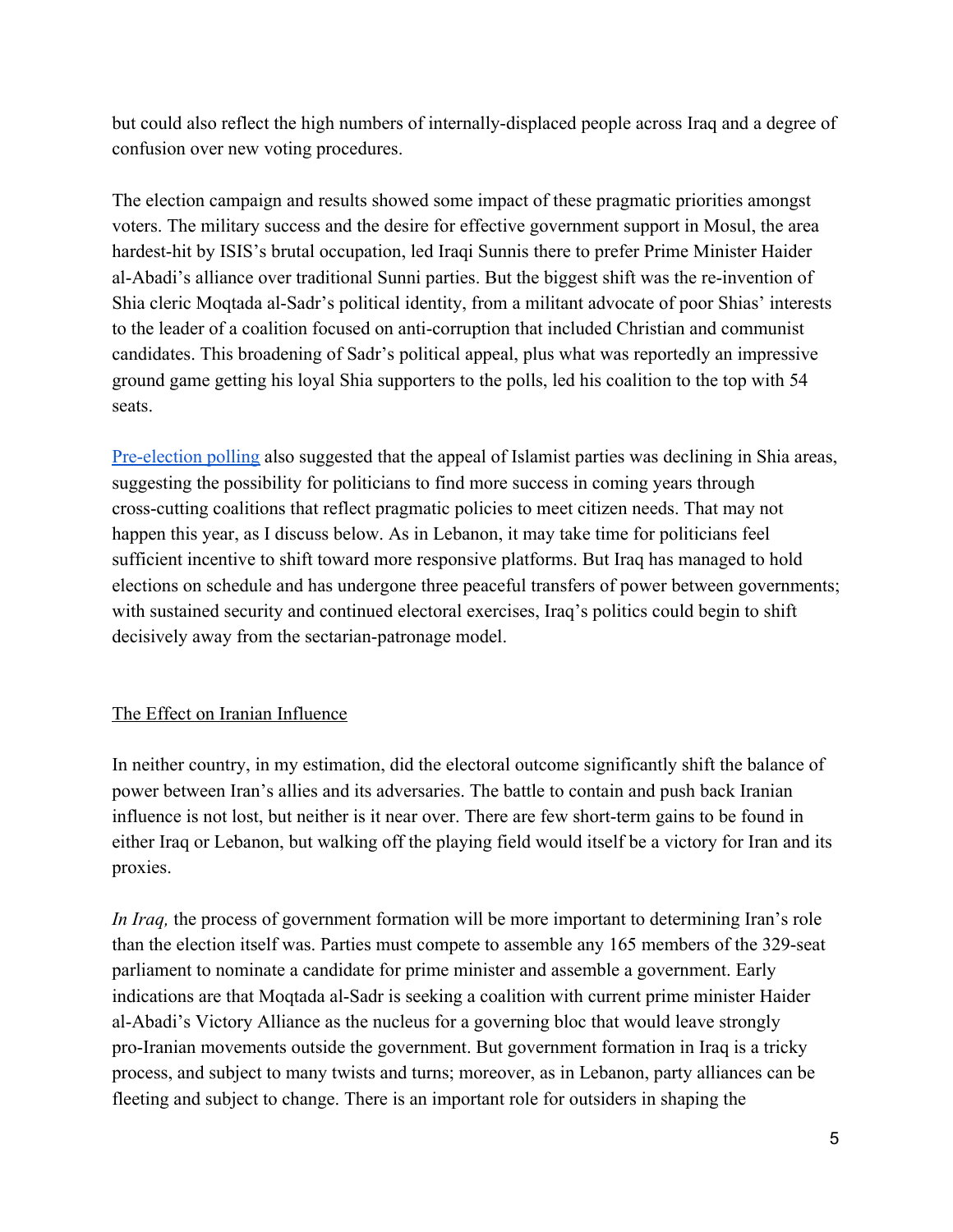environment in which political leaders make their calculations to coalesce in various ways. While the United States cannot determine the outcome of Iraq's government negotiations, it does have influence -- especially working in concert with Gulf Arab states who have assiduously courted Abadi, Sistani and Al-Sadr in the past months, and who are hoping to gain from closer economic ties to Iraq. A wise posture for the U.S. government would be to stay engaged and [be](http://www.washingtoninstitute.org/policy-analysis/view/iraqi-elections-and-u.s.-interests-taking-the-long-view) [clear about the principles it expects](http://www.washingtoninstitute.org/policy-analysis/view/iraqi-elections-and-u.s.-interests-taking-the-long-view) a new government to uphold -- continued counterterrorism efforts and security cooperation with Washington, maintaining Iraq's neutrality in regional conflicts, resolving conflicts with the Kurdish region, and advancing reforms to boost the economy -- and work with Arab partners to advance the vision of a sovereign Iraq integrated within the Arab world.

It's quite possible that Iraqi political leaders will conclude that the most stable and productive government for their purposes is another "unity" government in which many movements, including those linked to pro-Iranian militias, divide the spoils of government jobs and contracts amongst their loyal followers. This would not be an ideal outcome from the American perspective, but it's not markedly different from the status quo, and would somewhat constrain pro-Iranian factions by virtue of their desire to stay within the consensus necessary to keep the government together and their patronage streams intact. It would, however, continue to retard necessary reforms in Baghdad and could exacerbate voter alienation.

*In Lebanon*, the narrative of most Western media reports [\(Reuters,](https://www.reuters.com/article/us-lebanon-election/hezbollah-allies-gain-in-lebanon-vote-in-apparent-boost-for-iran-idUSKBN1I804D) [New York Times](https://www.nytimes.com/2018/05/07/world/middleeast/lebanon-election-hezbollah.html), and [Washington Post,](https://www.washingtonpost.com/world/middle_east/lebanese-media-hezbollah-sees-gains-in-sundays-elections/2018/05/07/64e0b1ec-51cc-11e8-a6d4-ca1d035642ce_story.html?utm_term=.9d791fb17969) for instance), that Hezbollah won these elections, is not quite right. Yes, Hezbollah and its ally Amal increased their seat total by two. Yes, Hariri's Future Movement lost one-third of its seats. But neither of these outcomes really alter the balance of power in Beirut, and the likely result is another government headed by Hariri and including Hezbollah.

It's more accurate to say that Hezbollah "won" the game of Lebanese politics (for now, because in Lebanon no victory is ever final), not on Election Day 2018, but in October 2016, when it worked with Hariri to end the stalemate that had left Lebanon with no president for two-and-a-half years. That compromise—in which Hezbollah ally Michel Aoun became president and Hariri reclaimed the prime ministry—ended a period of violence and political crisis. As was true in October 2016, so now: Hariri's leadership of Lebanon's government will depend on Hezbollah's acquiescence; and Hezbollah will continue to wield a veto over government decisions it does not see as in its interests.

It's worth noting that, about six months before the compromise was announced, the Kingdom of Saudi Arabia, as part of King Salman's more assertive regional policy, cut aid to Lebanon's government and to Sunni leader Saad Hariri's Future Movement. In so doing, the Saudis essentially abandoned [the playing field](https://www.nytimes.com/2016/03/03/world/middleeast/saudi-arabia-cuts-billions-in-aid-to-lebanon-opening-door-for-iran.html) and left Hariri dependent on Hezbollah's consent to take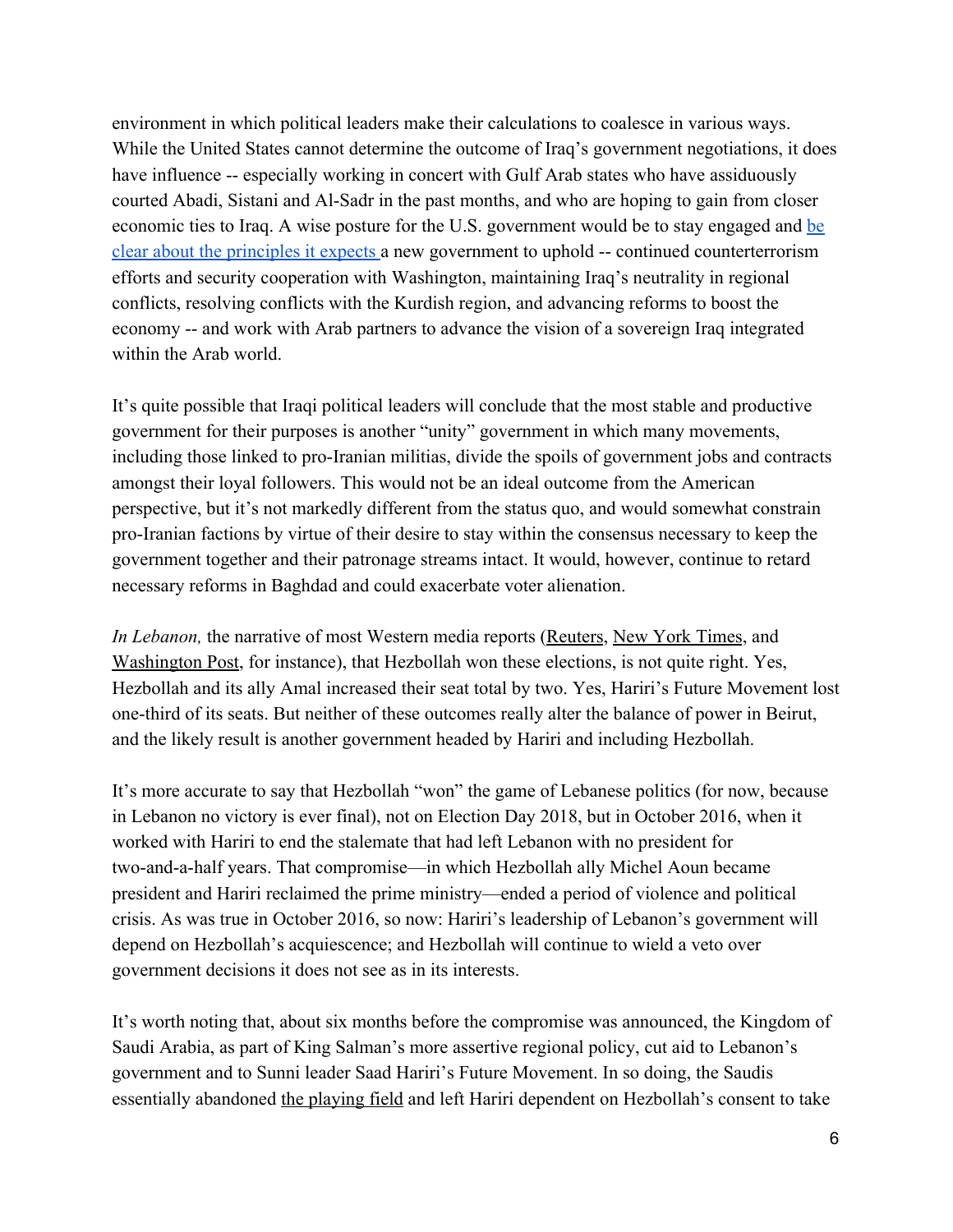power. Last fall, Saudi Arabia's brash crown prince took this "my-way-or-the-highway" approach a step further, trying to force a confrontation with Iran and Hezbollah by kidnapping Hariri and coercing his resignation on live television. The gambit failed, and Hariri returned to his office in Beirut, further weakened and leaning further on Hezbollah. The failure of the Saudi approach during this period should instruct the United States in its approach now: walking away from Lebanon does not weaken Hezbollah, but it does weaken Hezbollah's adversaries.

Hezbollah's success in maintaining its veto over Lebanese politics, however, does not mean that Hezbollah faces no challenges to its hegemony, with its ally Amal, over Lebanon's Shia population. The movement's heavy engagement in Syria has cost it over 1000 battle dead, and weakened its focus on providing for local communities. In the Bekaa Valley and Baalbek, this political campaign showed some relative softening of support for Hezbollah, and showed clearly that the movement had to work harder than normal to mobilize its supporters to go to the polls.

Most importantly, looking forward, is that the old March 8th and March 14th, pro-Hezbollah and anti-Hezbollah coalitions from the 2005 and 2009 elections have fractured. The real political movement may emerge amongst the Christian parties. Samir Geagea's Lebanese Forces movement was the upset success story of the election, more than doubling its seat total to fifteen with a [platform that explicitly challenges H](https://www.reuters.com/article/us-lebanon-election-geagea/boosted-by-lebanon-vote-geagea-eyes-hezbollah-and-reform-idUSKCN1IJ18T)ezbollah's weapons. Meanwhile, Lebanese President Michel Aoun has stepped down from leading the Free Patriotic Movement, and the ambitious new party leader and foreign minister, Gebran Bassil, is being courted by Geagea and may loosen the party's alliance with Hezbollah.

#### Impact of US Noncompliance With the JCPOA

As noted above, there is still not strategy from the Trump Administration to contain Iranian influence or halt its dangerous behavior, merely an intention to punish Iran with sanctions. Additional American sanctions will very likely deter international investment in Iran and weaken the Iranian economy -- but it will not do much to constrain the Iranian Revolutionary Guard Corps (IRGC) from its regional activities. The IRGC has its own businesses that profit from no-bid contracts with the government worth billions of dollars. Its regional and international adventurism also present many opportunities for profit. One study [estimated](https://financialservices.house.gov/uploadedfiles/hhrg-114-ba09-wstate-mrubin-20160908.pdf) that during the period of President Ahmedinejad, the IRGC earned about \$13 billion per year in oil smuggling alone. Indeed, the IRGC faced no cash shortage when it brought foreign fighters and its own troops to Syria to bolster a beleaguered Bashar al-Assad at the height of international sanctions. So additional US sanctions will not likely do much to dampen Iranian regional adventures. Moreover, the weaker the government revenue stream becomes and the more domestic pressure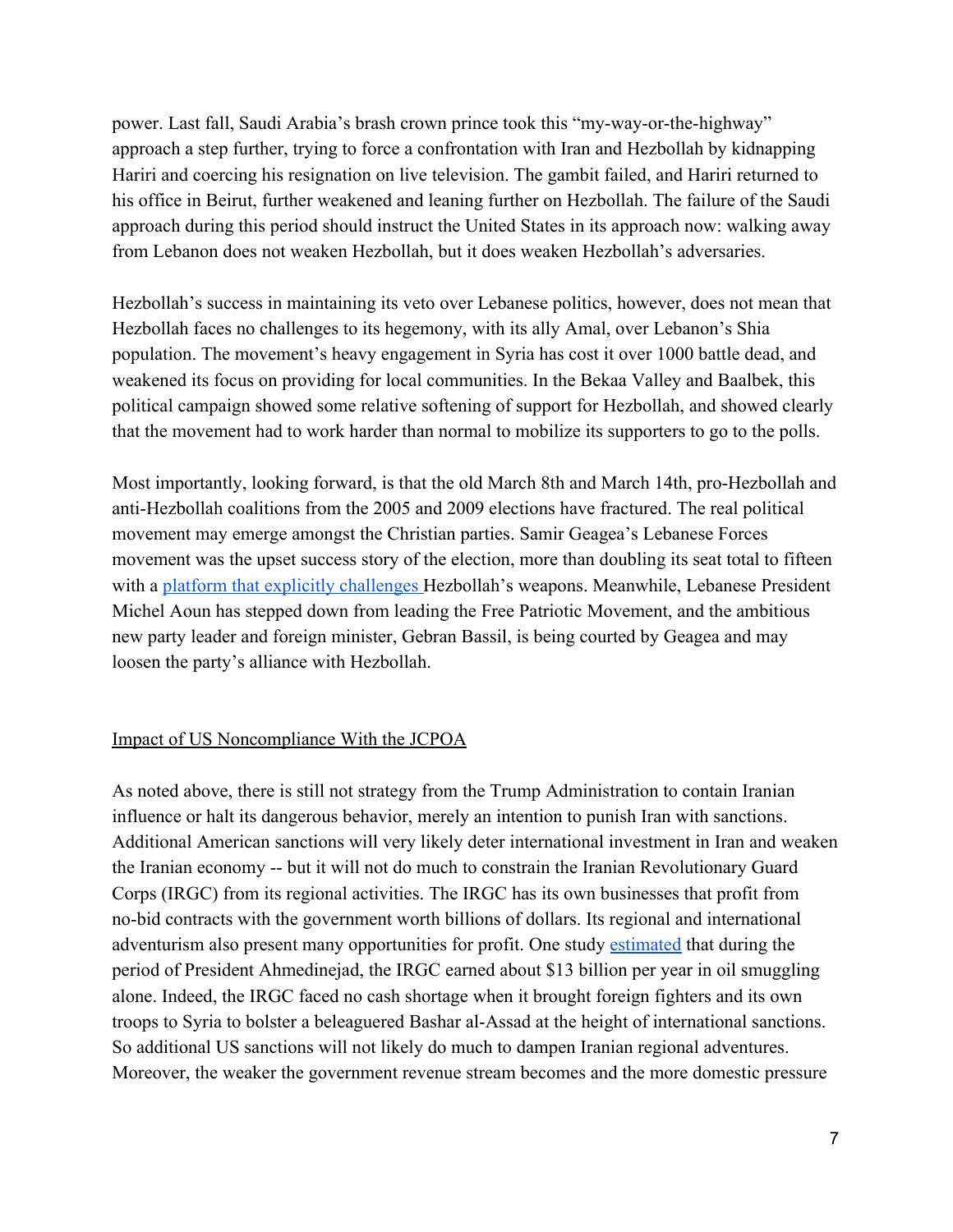it faces, the more powerful the IRGC will become as the regime's last line of defense against domestic dissent as well as external enemies.

The Trump Administration's declaration of a maximum pressure campaign to reverse Iran's overall foreign policy approach is likely to be tested immediately by the Islamic Republic, probably by ratcheting up conflict in existing areas of tension around the region in ways that will discomfit our allies and test America's willingness to respond. All things considered, I suspect we might see that testing first in Yemen, where escalation is cheapest and Iran would suffer the fewest consequences from any retaliation in theatre. Syria is another possibility, although there Iran must carefully calibrate its actions to avoid an unwanted escalation of its confrontation with Israel. So far, Iran and Saudi Arabia have both preferred to maintain political stability in Lebanon and Iraq, having more to gain from political maneuvering than outright coercion -- but that could change.

What troubles me is that, at the same moment that it provokes this increased challenge, the Trump Administration seeks to walk away from important arenas like Syria, abandoning the playing field at a crucial moment. Either in terms of counterterrorism or in terms of containing Iran, it's hard to understand the recent decisions to establish an arbitrary deadline for the withdrawal of our special forces fighting ISIS, to freeze the \$200 million pledged for Syrian reconstruction earlier this year, to cut aid to areas in Idlib province liberated from ISIS, and to cut off the lifesaving assistance to the White Helmets. President Trump's determination to walk away from our hard-won gains in Syria cuts directly against the U.S. ability to shape the ongoing competition for influence in the Middle East and to support our partners in protecting their own security against Iranian depredations.

America's regional partners are resolute in their desire to confront the Iranian challenge, but they are understandably anxious about the Administration's commitment to stand with them. They see the lack of strategy as well, and their anxiety is deepened by the president's clear intent to withdraw both American forces and American economic support from areas where we are still not done fighting ISIS. Walking away leaves our local partners against ISIS in Syria without options, left to cut their own deals with Assad and Iran or, even worse, with Al Nusra.

A concerted strategy to reduce Iranian influence in the region, as [I laid out to you when I](https://docs.house.gov/meetings/FA/FA13/20171129/106678/HHRG-115-FA13-Wstate-WittesT-20171129.pdf) [testified in November,](https://docs.house.gov/meetings/FA/FA13/20171129/106678/HHRG-115-FA13-Wstate-WittesT-20171129.pdf) is a long-term strategy. It would combine clear expectations with determined, integrated effort using military, intelligence, economic, and diplomatic tools and would seek to rally diverse international support for these elements:

● It would press for resolution of the bitter civil conflicts in Yemen and Syria where Iran has found ready purchase and has room to entrench itself further;